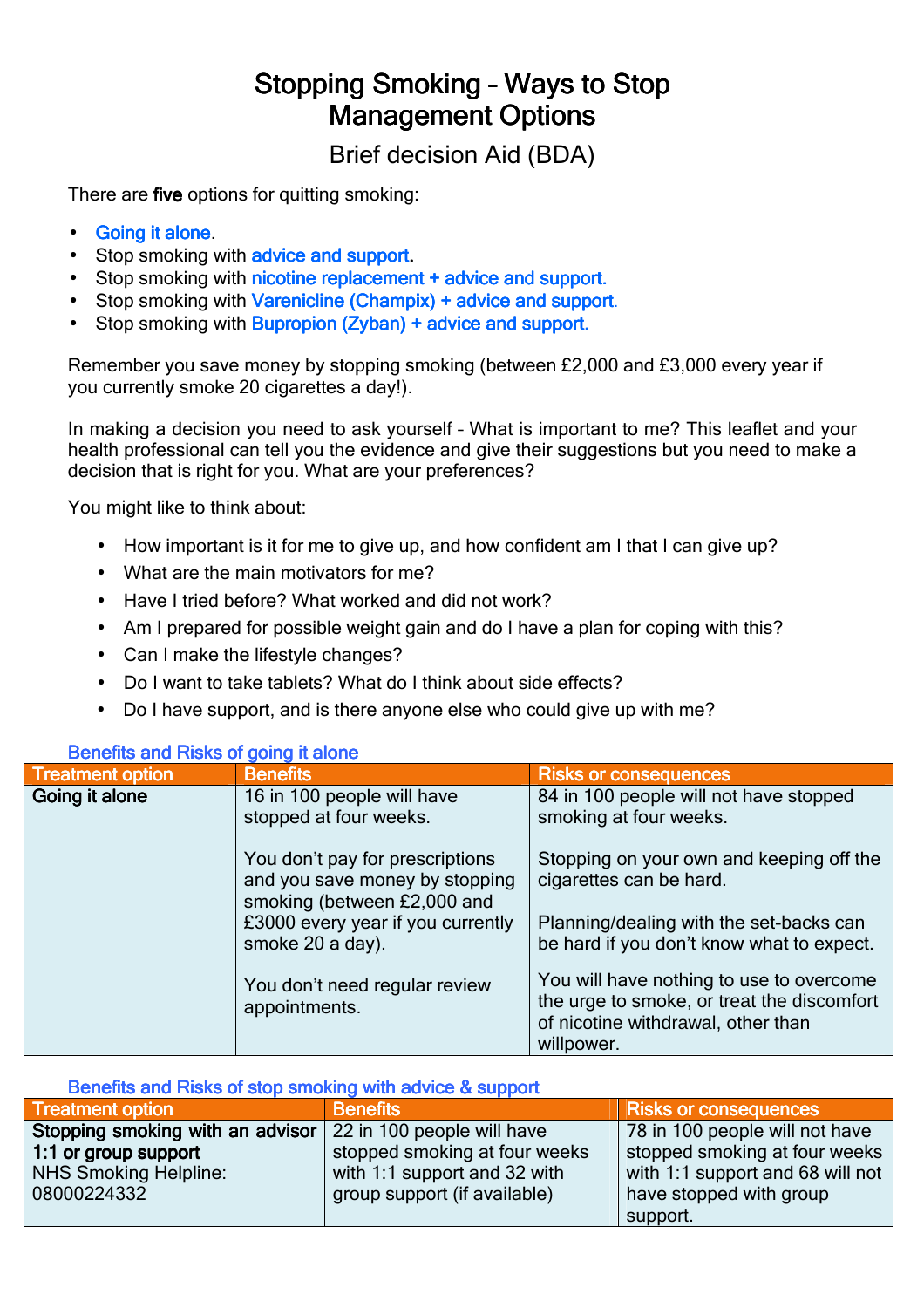| <b>QUIT</b> (charity)line       | Practical help and advice from    |                                 |
|---------------------------------|-----------------------------------|---------------------------------|
| 0800002200                      | trained specialists who can help  | You will have nothing to use to |
|                                 | you to plan and cope with         | overcome the urge to smoke,     |
|                                 |                                   |                                 |
| www.nhs.uk/smokefree            | setbacks.                         | or treat the discomfort of      |
|                                 |                                   | nicotine withdrawal, other than |
| www.facebook.com/nhssmokefree   | You don't have to pay for         | will power.                     |
|                                 | prescriptions AND you save        |                                 |
| Call 08001690171 OR             | money by stopping smoking         |                                 |
| text QUIT plus your postcode to | (between £2,000 and £3000         |                                 |
| 88088                           | every year if you currently smoke |                                 |
|                                 | $20$ a day).                      |                                 |
|                                 |                                   |                                 |
|                                 |                                   |                                 |
|                                 | A wide range of support sessions  |                                 |
|                                 | are available.                    |                                 |

| Benefits and Risks of stop smoking with nicotine replacement (NRT) + advice & support                                                                                                                                                                                                                                                         |                                                                                                                                                                                                                                                                                                                                                                                                                                                                                                                                                                                                                                 |                                                                                                                                                                                                                                                                                                                                                                                                                                                                                                                     |  |
|-----------------------------------------------------------------------------------------------------------------------------------------------------------------------------------------------------------------------------------------------------------------------------------------------------------------------------------------------|---------------------------------------------------------------------------------------------------------------------------------------------------------------------------------------------------------------------------------------------------------------------------------------------------------------------------------------------------------------------------------------------------------------------------------------------------------------------------------------------------------------------------------------------------------------------------------------------------------------------------------|---------------------------------------------------------------------------------------------------------------------------------------------------------------------------------------------------------------------------------------------------------------------------------------------------------------------------------------------------------------------------------------------------------------------------------------------------------------------------------------------------------------------|--|
| <b>Treatment option</b>                                                                                                                                                                                                                                                                                                                       | <b>Benefits</b>                                                                                                                                                                                                                                                                                                                                                                                                                                                                                                                                                                                                                 | <b>Risks or consequences</b>                                                                                                                                                                                                                                                                                                                                                                                                                                                                                        |  |
| Nicotine replacement<br>therapy (NRT) plus 1:1<br>or group support (if<br>available).<br><b>NRT</b> includes<br>patches, chewing<br>gum, inhaler,<br>lozenges, and<br>sprays. NRT<br>products have a<br>specific taste and<br>this is normal<br>A simple breath test is<br>available that will tell<br>you about your<br>progress in stopping | 37 in 100 people who have NRT and 1:1<br>support will have stopped smoking at four<br>weeks.<br>50 in 100 who have NRT and 1:1 support<br>using 2 NRT products in combination will<br>have stopped at four weeks, and this figure<br>may be higher with group support (if<br>available).<br>16 or 17 in 100 will still have stopped<br>smoking at six months with NRT.<br>Wide range of easy to use products.<br>Some products are easy and quick to use<br>when you feel the urge to smoke.<br>Can be used in pregnancy. (guidance<br>suggests should be seen by health<br>professional).<br>Can be used from 12 years of age. | 63 in 100 people who have<br>NRT and 1:1 support will not<br>have stopped smoking at four<br>weeks.<br>83 in 100 people will not have<br>managed to stay off cigarettes<br>at six months.<br>There can be some side<br>effects <i>i.e.</i> sleep disturbance,<br>red skin under the nicotine<br>patch. But remember nicotine<br>withdrawal also causes side<br>effects.<br>You may need to pay<br>prescriptions charges but you<br>will save money not smoking.<br>Appointments require time and<br>effort to keep. |  |
|                                                                                                                                                                                                                                                                                                                                               | You will need regular follow-up<br>appointments; these can help to keep you<br>on track.<br>NOTE E Cigarettes are not currently advised by Stop Smoking Services until there is evidence of                                                                                                                                                                                                                                                                                                                                                                                                                                     |                                                                                                                                                                                                                                                                                                                                                                                                                                                                                                                     |  |
| benefit.                                                                                                                                                                                                                                                                                                                                      |                                                                                                                                                                                                                                                                                                                                                                                                                                                                                                                                                                                                                                 |                                                                                                                                                                                                                                                                                                                                                                                                                                                                                                                     |  |